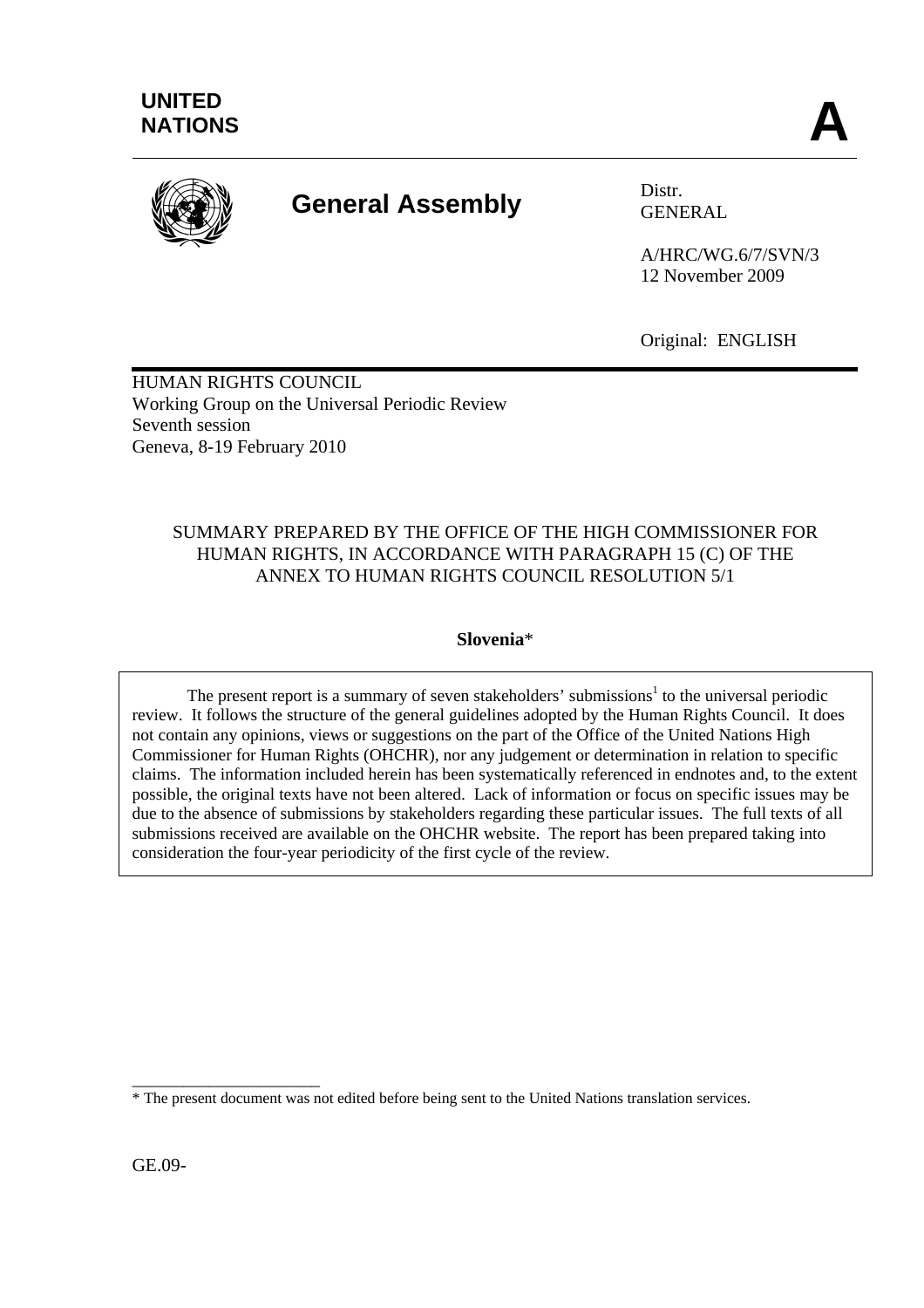## **I. BACKGROUND AND FRAMEWORK**

#### **A. Scope of international obligations**

1. Association for the Theory and Culture of Handicap (YHD) stated that Slovenia had mistranslated concepts and meanings from the UN Convention on the Rights of Persons with Disabilities in its current policy, and, for instance, "personal assistance", well known concept with clear definitions in the European and international context, was ignored and translated as "personal help".<sup>2</sup>

## **B. Constitutional and legislative framework**

2. The Human Rights Ombudsman of the Republic of Slovenia (the Ombudsman) stated that the year 2008 brought a series of new laws and amendments in the legislative field. Some laws had to be adopted urgently because, among other reasons, they had been requested by the Constitutional Court. The Ombudsman found that some of the legislation was adopted too quickly, without enough consideration for the opinions of professionals and the interested public. It recommended that public participation in adopting regulations be governed by a special law defining the stakeholders, the time of discussion, the way of commenting, and the obligation of the stakeholders of these discussions to take a position regarding the comments.<sup>3</sup>

## **C. Institutional and human rights infrastructure**

3. The Ombudsman was alarmed that the State Electoral Commission (DVK) refused to consider to the Ombudsman's initiative for better preliminary information on electoral and referendum procedures, noting that some data was published less than two weeks before the expiry of the statutory time limits.<sup>4</sup>

## **D. Policy measures**

4. The Ombudsman explained that it does not have executive power but can express observations. The Ombudsman said its project initiatives ("Let us Face Discrimination", "Environment and Human Rights", "Poverty and Human Rights", "Advocate – a child's voice") had detected problems even before the state administration had noticed them, but the state reacted too late, or not at all.<sup>5</sup>

5. YHD noted that there is no practice of mainstreaming in the field of disability, and questions concerning education, health, housing, discrimination, employment, equal opportunities, and gender regarding persons living with disabilities are forwarded to the Directorate for the Disabled, and are thus resolved (if they are) in the frame of narrow disability policy. The Directorate for Disabled doesn't let any questions concerning rights of persons with disabilities to be brought into public debate.<sup>6</sup>

6. In 2005, the Council of Europe's Office of the Commissioner for Human Rights (CoE-Commissioner) noted the drawing up of a new National Action Programme for Employment and Social Inclusion of Roma.<sup>7</sup>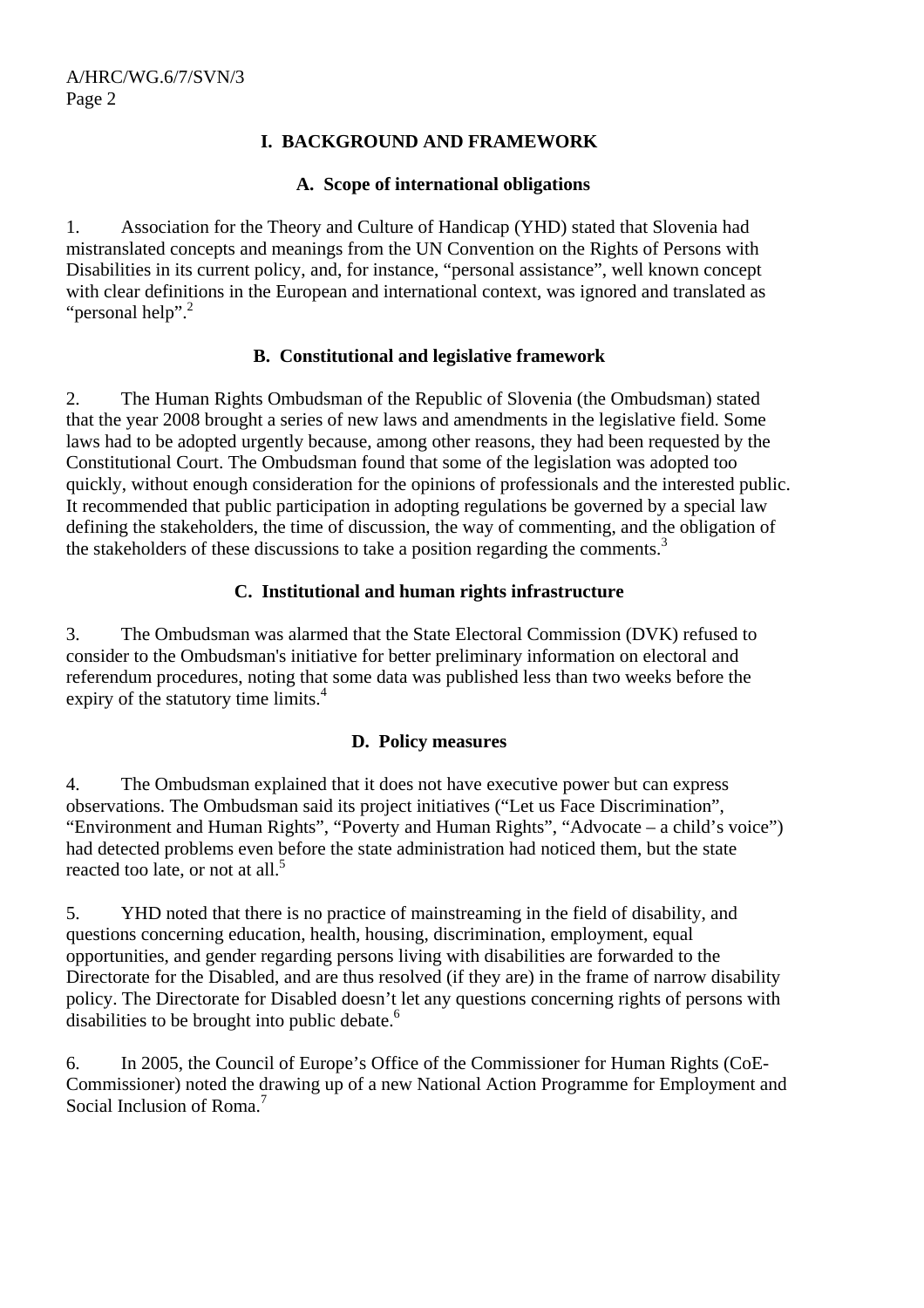#### **II. PROMOTION AND PROTECTION OF HUMAN RIGHTS ON THE GROUND**

#### **Implementation of international human rights obligations**

#### **1. Equality and non-discrimination**

7. In 2005, the CoE-Commissioner welcomed the legislative and institutional developments in combating discrimination and recommended that adequate resources be made available to the Advocate for the Principle of Equality. It also welcomed the Ombudsman's strengthened focus and new resources allocated to combating discrimination.<sup>8</sup>

8. The CoE-Commissioner stated that it was extremely concerned about the continuous public manifestations of hate speech and intolerance by some politicians. It called for greater responsibility of politicians and media in this regard and for the full respect of the rights and values laid down in international instruments.<sup>9</sup> The Ombudsman stated that since the notion of hate speech is not well known, people do not recognise it as such and fail to act as provided for by the legislation. It also underlined the crucial role of state bodies in sanctioning efficiently criminal acts committed out of hatred, noting that competent law enforcement authorities did not react to individual complaints or reports, even in cases forwarded by the Ombudsman.<sup>10</sup> The CoE-Commissioner also expressed concern over the homophobic and intolerant public statements made by some politicians during the discussions about the draft Law on Registered Same-Sex Partnership in the Parliament.<sup>11</sup> In 2006, the European Commission against Racism and Intolerance (CoE-ECRI) strongly recommended that Slovenia introduce a criminal law provision that expressly considers the racist motivation of an offence as a specific aggravating circumstance. More generally, CoE-ECRI recommended that Slovenia keep the criminal law provisions in force against racism and racial discrimination under review and fine-tune them as necessary.<sup>12</sup>

9. SRI referred to the 1997 penal code decriminalizing homosexual sex and permitting homosexual civil unions. SRI informed that in 2006 gay activists filed a complaint to the Constitutional Court because the law did not afford the same social, family, and inheritance rights as those granted to heterosexual married couples. The court had not yet issued a ruling on the matter.13 Fundación Mundial Déjame Vivir en Paz (FMDVEP) considered necessary that Slovenia recognize the Rights of homosexuals to adopt a child.<sup>14</sup>

10. Amnesty International (AI) considered the revocation of the permanent residency status of citizens of other former Yugoslav republics who had been permanent residents in Slovenia ("the erased") had been conducted in a discriminatory manner against those from the other republics of the former Yugoslavia living in Slovenia, whereas foreigners from all other countries were granted the right to reside permanently in Slovenia.<sup>15</sup>

11. Sexual Rights Initiative  $(SRI)^{16}$  stated that some 60 per cent of Slovenia's women are in the workforce. High number and full time employment of women has been supported by parental leave arrangements, including individual right of fathers to paternity leave, 100 per cent wage compensation for maternity, parental and paternity leave, provision of accessible and affordable care services, facilities, comprehensive and coordinated actions addressing the role of men and employers in achieving a balance between work and family life. However, while the average length of unemployment was the same for men and women, women frequently held lower paid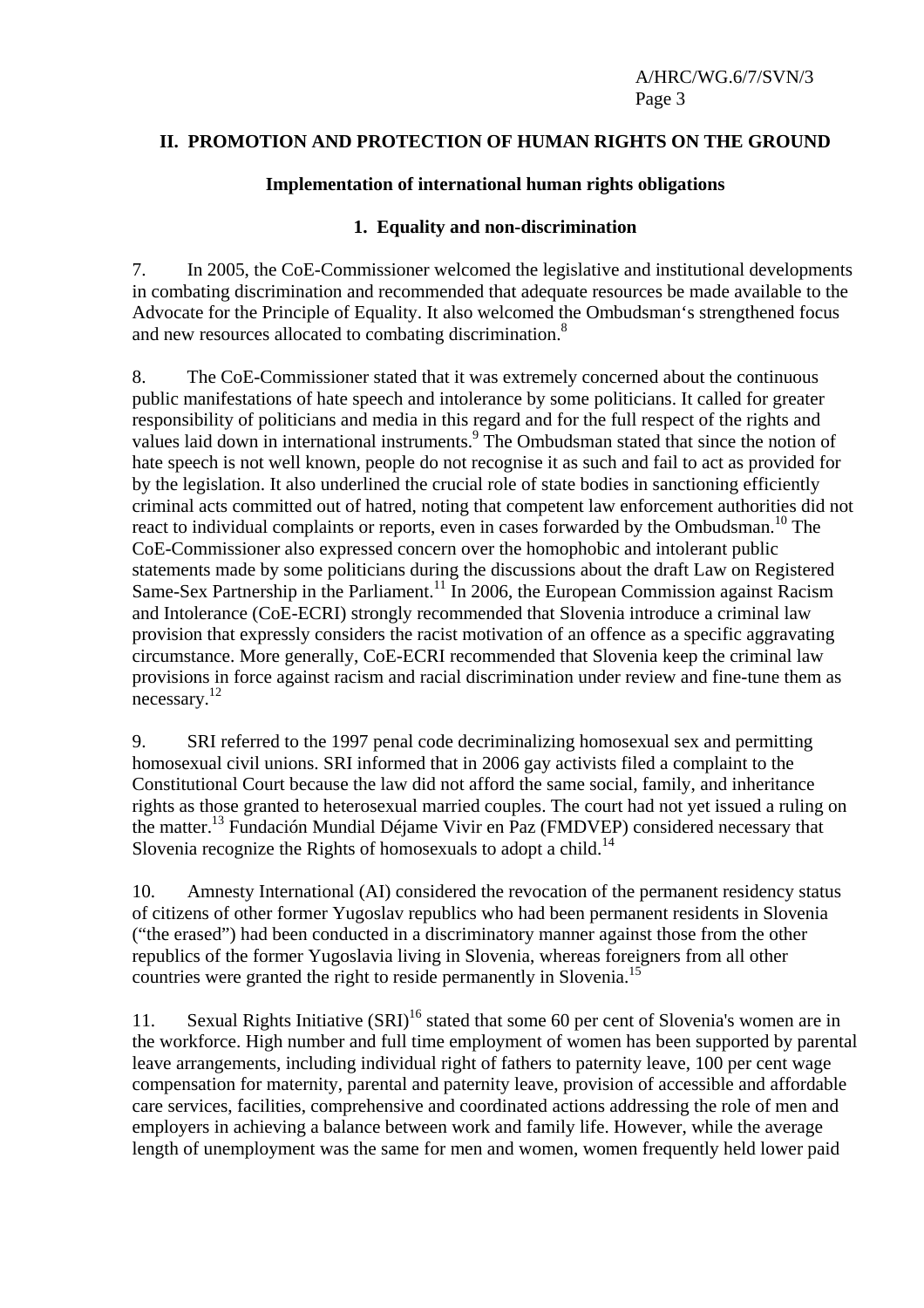jobs. SRI stated that there is an also great difference on countryside areas there women still live mostly according to the stereotypes that restrict them to their roles as mothers and wives.<sup>17</sup>

12. In 2005, the CoE-Commissioner welcomed the plans for the improvement of social institutions and the community-based approach adopted in caring for persons with disabilities in social institutions.<sup>18</sup> The Ombudsman considered the State was not committed and efficient enough to apply the principle of equal opportunities and equal treatment, and prevent discrimination experienced by the persons living with disabilities in various spheres of their life. It suggested a regulatory framework aimed at providing additional financial resources; reasonable adjustments of the study process to students with special needs; redefining the level of disability necessary for a parking card; and to improve the control over the use of the parking spaces for persons living with disabilities.<sup>19</sup>

## **2. Right to life, liberty and security of the person**

13. In 2006, the European Committee for the Prevention of Torture and Inhuman or Degrading Treatment or Punishment (CoE-CPT) recommended that Slovenia remind police officers, through appropriate means and at regular intervals, that the ill-treatment of detained persons is not acceptable and will be the subject of severe sanctions.20 It reiterated earlier recommendations that whenever a detained person brought before a judge alleges ill-treatment by police officers, these allegations be recorded in writing, a forensic medical examination immediately ordered, and the steps taken to ensure that the allegations are properly investigated. Such an approach should be followed whether or not the person concerned bears visible external injuries. Moreover, even in the absence of an express allegation of ill-treatment, a forensic medical examination should be requested whenever there are other grounds to believe that a detained person could have been the victim of ill-treatment.<sup>21</sup>

14. The Ombudsman informed of its visits to prison centres, the re-education centre, police stations, specially protected departments of mental hospitals and social care institutions and reported that the situation is the worst in prisons, highlighting unacceptable conditions, including a severe lack of personnel and means necessary for the work of prison guards. Regarding the conditions of detained persons suffering from mental disturbance or illness, it stated that psychiatric hospitals have begun to reject patients since hospitals do not have suitable space and staff resources. $22$ 

15. SRI stated that it was very difficult to ascertain the extent and severity of violence against women in the family because women often hesitate to report assaults to the police for fear of social censure or reprisal, but also because incidents of violence in the home, either between spouses or other family members are most frequently classified by authorities as violations of the statute concerning public disturbance. SRI also stated that sexual harassment remains a widespread problem in Slovenia. SRI recommended that the Government in consultations with civil society organizations, academics and women victims of domestic violence, develop and promulgate a specific law on domestic violence that includes both penalties and treatment options for perpetrators, clearly establishes obligations of police in cases of domestic violence and provides for the creation, staffing and overseen of services. It also recommended conducting a wide-reaching awareness campaign on domestic violence, through a joint effort between the State, media and NGOs.<sup>23</sup>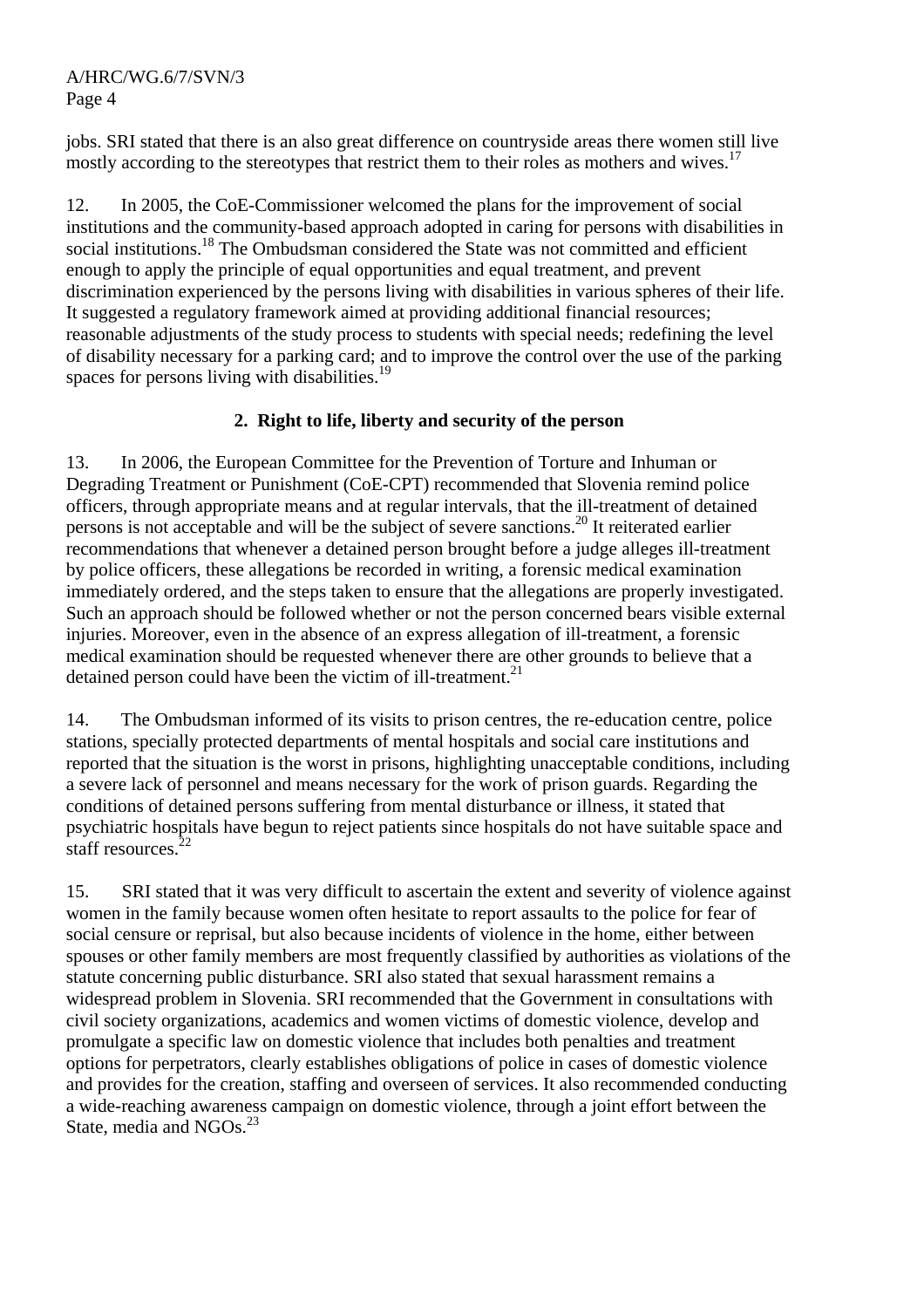16. As currently late-term abortions occur and they might constitute a serious health risk for women, SRI recommended that Slovenia issue a complementary act allowing the public health sector to intervene as needed to protect the life and health of women undergoing a late-term abortion, without any criminal sanctions being imposed on them. The media meanwhile should conduct a campaign to raise the awareness about the issue. SRI also recommended improving abortion services facilities to ensure that they meet the best health standards and to guarantee that women will no longer be placed on waiting lists as, in some cases, a long waiting period could endanger their life and health. $^{24}$ 

17. SRI stated that Slovenian NGOs estimated that 1,500 to 2,500 trafficked women pass through Slovenia every year, usually from Eastern Europe and the Balkans en route to Western Europe, and that 1,500 to 2,000 women and girls are trafficked to Slovenia annually. It also stated that Slovenia is, to a much lesser degree, also a country of origin for trafficking in women and children. According to local NGOs, around 100 Slovenian women and girls have been trafficked abroad, mostly to Western European countries. SRI explained that in 2005, the National Assembly passed a witness-protection law designed to improve prosecution of forcedprostitution and trafficking cases. SRI recommended establishing mechanisms to control the boarders and airports to detect human trafficking cases, with full involvement and overseen by human rights state offices and relevant civil society organizations, as well as to conduct an awareness campaign to inform women about rights in regard to human trafficking and to reduce their vulnerability.<sup>25</sup> In 2005, the CoE-Commissioner welcomed the efforts in preventing and combating trafficking in human beings. It also welcomed the reflection period of three months, which is granted for all victims of trafficking in Slovenia, but expressed concern about the strict conditions for issuance of even a temporary residence permit.<sup>26</sup>

18. The Global Initiative to End All Corporal Punishment of Children (GIEACPC) stated that corporal punishment within the home is still lawful. It stated that the 1991 Constitution, the 1989 Marriage and Family Relations Act and the Penal Code (amended in 1999) are not prohibiting corporal punishment in all settings. It stated that in 2004 the Government informed of its intention to consider an explicit prohibition of corporal punishment of children within the family, but noted that no information about it has been available. In 2008, a number of government officials signed the Council of Europe petition against corporal punishment of children in all areas.27

## **3. Administration of justice and the rule of law**

19. The Ombudsman noted that the judicial backlog has been statistically reduced, but stated that it continues to receive reports of nine or more years of court proceedings. The Ombudsman recommended the adoption of measures to ensure faster decision-making on interlocutory injunctions, since some courts need several years to issue a decision on the proposal for issuing an interlocutory injunction. It stated that the situation is similar in the case of enforcement proceedings.<sup>28</sup> The Ombudsman was also concerned about long court procedures regarding the child custody. It called for the establishment of specialised family courts as soon as possible and the introduction of a Child Advocate.<sup>29</sup> In 2005, the COE-Commissioner welcomed the efforts to reduce the judicial backlog and the length of court proceedings. It remained concerned, however, about the continued backlog especially in civil cases concerning private persons and encouraged the government to take further measures to reduce backlog.<sup>30</sup>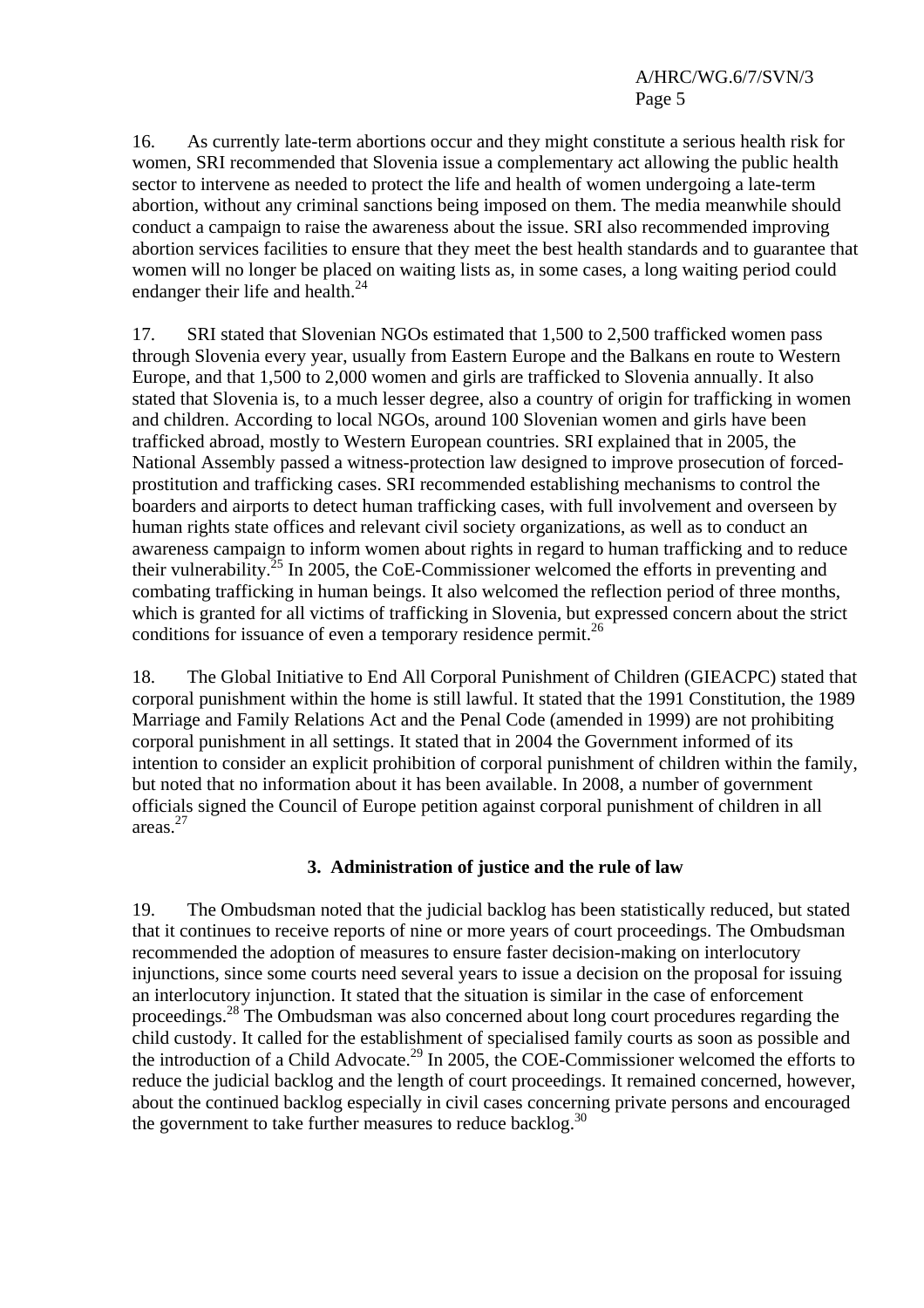20. The Ombudsman considered that access to legal protection is very difficult for individuals who are weaker in social or economic terms. It is especially alarming that legal aid is very difficult to receive in lawsuits concerning child support, where the plaintiff -parent has to cover the costs of the court procedure.<sup>31</sup>

21. The Ombudsman stated that every year it finds irregularities in the police's handling of individuals. It underlined the need to improve the efficiency of the Internal Affairs Inspectorate in supervising the application of the Private Protection and Security Services Act, and in controlling the legality and professionalism of the private protection agencies.<sup>32</sup> In 2005, the CoE-Commissioner welcomed the reforms made so far to the system of investigating cases of alleged misconduct by police. It added that the fact that human rights NGOs had been involved in the reform process is commendable and the co-operation between the NGOs and the police should continue also in the future. The CoE-Commissioner encouraged careful monitoring of the functioning of the new system.<sup>33</sup>

## **4. Right to privacy, marriage and family life**

22. The Ombudsman stated that the media is excessively interfering in the privacy of both adults, and children. It stated that, although the Journalists' Honorary Tribunal confirmed statements from most of the Ombudsmen's notifications, it is clear that the media's self-control is not enough, and that more efficient mechanisms need to be considered. It welcomed the solutions in the new Penal Code which offered the possibility for penalising the unnecessary and harmful exposure of children in media. $34$ 

## **5. Freedom of religion or belief, expression, and association**

23. In 2005, the CoE-Commissioner regretted that the building of the Mosque in Ljubljana continues to be held up. It urged the authorities to work together to find a solution to this long standing problem. It hoped that the various legal and political obstacles so far employed to prevent the building of the mosque, will rapidly give away to a consensus, recognising the rights of the Muslim community to effectively practise their religion.<sup>35</sup> The Ombudsman stated that opposition to the construction of a mosque, hateful inscriptions on the premises and memorial landmarks of some religious communities are still very common. It stated that inciting hatred on a religious basis gets very little criticism, and as a rule, the perpetrators are not condemned.<sup>36</sup>

24. The Ombudsman stated that the often uncertain position of journalists in terms of labour laws affects the quality and impartiality of their work. Its proposals for a better regulation of journalists' status by the Media Act have not yet been realised.<sup>37</sup>

25. In 2006, CoE-ECRI encouraged Slovenia to impress on the media, without encroaching on their editorial independence, the need to ensure that reporting does not contribute to creating an atmosphere of hostility and rejection towards members of any minority groups vulnerable to racism, including Muslims or the "erased".38 The Ombudsman stated that media should raise public awareness and information on human rights violations through correct reporting of violations. It also said that the media should not actively participate in spreading hate speech and prejudice.39

26. The Ombudsman reported complaints regarding alleged discrimination in respect to joining or leaving associations. It recommended the adoption of additional guarantees for safeguarding the rights of free association, especially in cases involving public authorities or the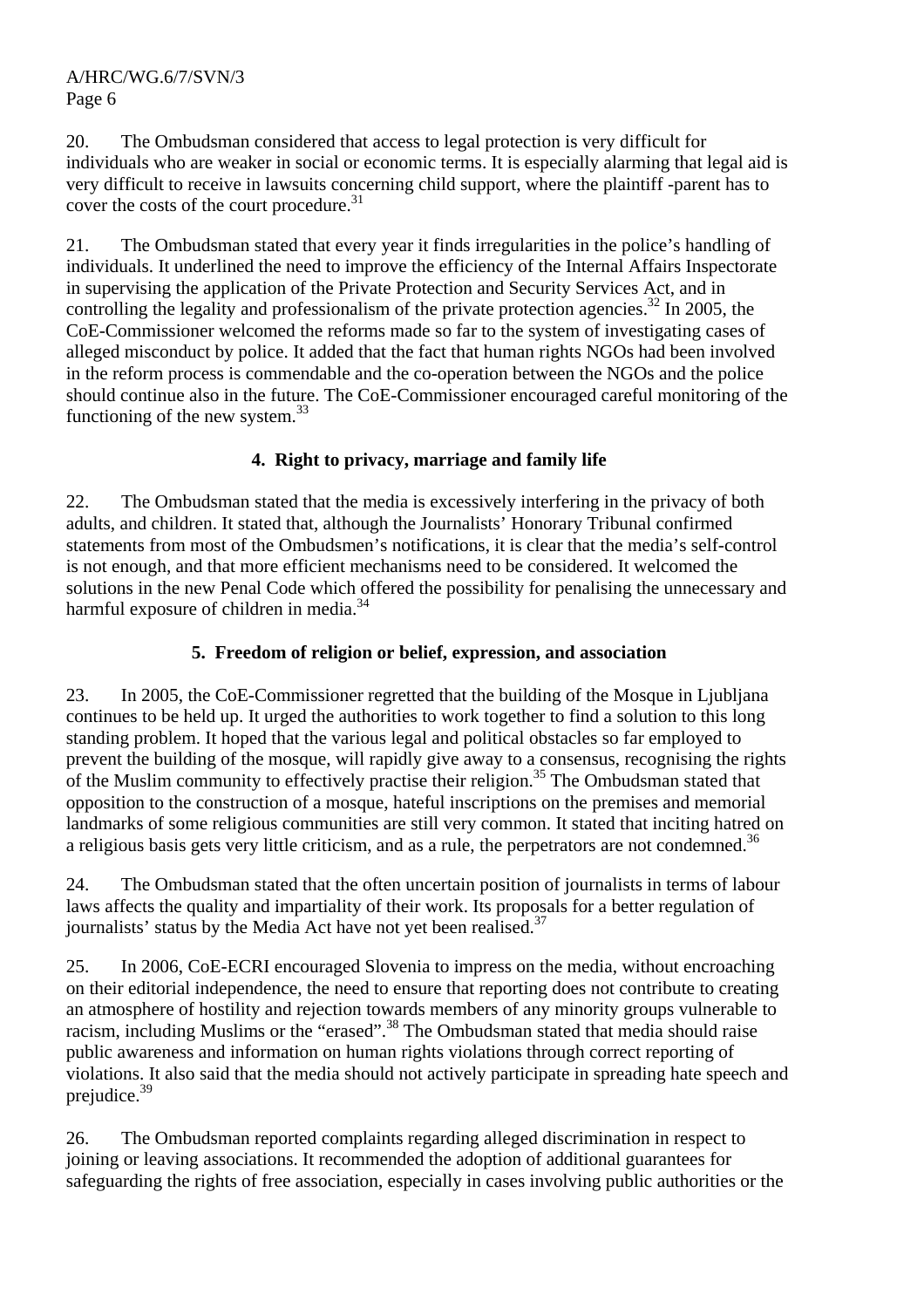use of public resources. With regard to the operation of associations and other groups, it pointed to the fact that no inspection (supervision) is envisaged for their operation in all fields and considered this necessary where sensitive personal data is revealed.<sup>40</sup>

27. Regarding the Act on disability organizations, YHD said a disability organization can only be an organization which fulfills very difficult criteria, privileging old disability organizations which are usually organized according to medical diagnosis (association of paraplegics, dystrophy, blind, deaf, etc.), and thus force persons living with disabilities to turn to those with questions. YHD added that small grass-root organizations without the status according to the Act, are not eligible for funding for example by the Lottery Foundation, where organizations are automatically denied funding if they don't have the status.<sup>41</sup>

## **6. Right to work and to just and favourable conditions of work**

28. In 2005, the CoE-Commissioner welcomed the measures taken so far in respect of improving equal access to employment as well as the efforts taken to enforce the monitoring of labour rights, but that these measures alone will not be sufficient, encouraging the authorities to increase the use of preventive measures, such as providing information to the employers, employees and the public about their rights and duties.<sup>42</sup> The Ombudsman the need to strengthen labour inspection and the inspection of the civil service system, and to adopt more specific measures to prevent mobbing. It found that the provisions in the Labour Relationships Acts are quite loose and leave open questions both in terms of detecting (proving) mobbing, as in terms of procedures for their actual reduction.<sup>43</sup>

29. In 2006, CoE-ECRI strongly recommended that Slovenia introduce comprehensive strategies which address all areas where Roma experience disadvantage and discrimination, including employment. It recommended that such strategies be in all cases accompanied by implementation plans setting out time frames, resources, responsibilities, outcomes and monitoring mechanisms in order to ensure that they do not remain a dead letter.<sup>44</sup>

30. AI stated that many of "the erased" lost their jobs and could no longer be legally employed when their permanent residency status was revoked. Many of "the erased" are still unable to find jobs because they have no documents or because they are considered foreigners with no right to work. They face the choice of being unemployed with no source of income, or of being employed in the "informal sector" with low salaries and no social protection. Many of "the erased" have also lost their entitlement to a pension or seen their expected pension significantly reduced even when they eventually managed to restore their legal status.<sup>45</sup>

31. YHD stated that Slovenia's 2006 Employment and Vocational Rehabilitation of Disabled People Act deliberately excludes persons living with disabilities who have an "invalid" status under the Social Care for Physically and Mentally Disabled People Act (1983). They are marked as incapable for independent life and work, and are thus excluded from any form of vocational rehabilitation, and any other services and rights that would help them in the employment.<sup>46</sup>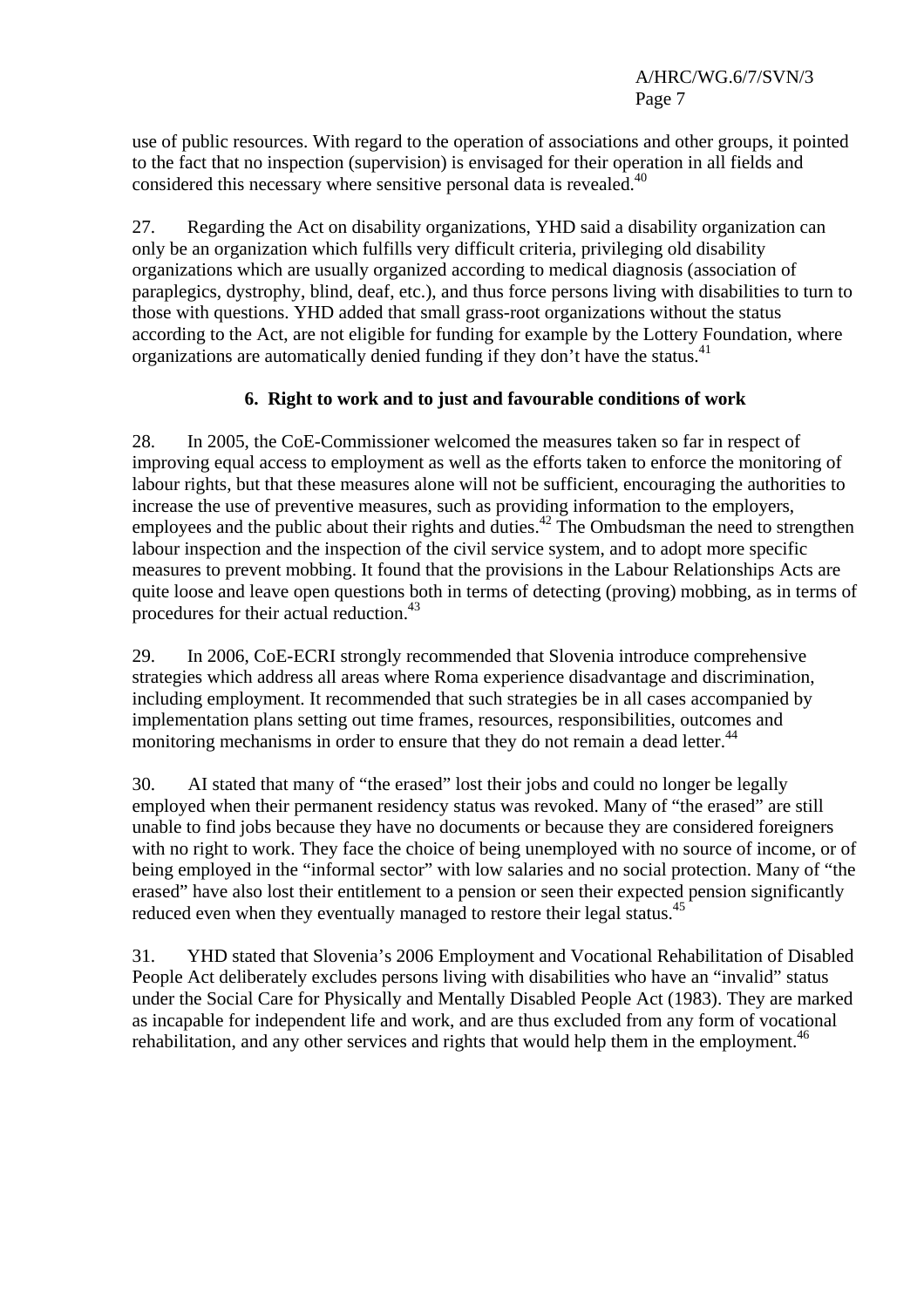## **7. Right to social security and to an adequate standard of living**

32. In 2005, the CoE-Commissioner welcomed the enactment of the Law on Registered Same-Sex Partnership, but regretted that it does not guarantee full equality for sexual minorities in the area of social security. The law falls behind increasingly common legal standards in many EU countries and the general principle of non-discrimination.<sup>47</sup>

33. The Ombudsman cited systemic shortcomings in the pension and disability insurance. It said the National Assembly instructed the government to prepare a new, updated list of physical disabilities, but the inadequate list from 1983 is still in use.<sup>48</sup>

34. The Ombudsman recommended that the government promptly prepare all implementing regulations to the Patient's Rights Act. It also recommended promptly drafting and adopting the amendments of the Health Services Act to better regulate the issue of granting concessions under the General Administrative Procedure Act following a public tender.49 The Ombudsman also stated that Articles 36 and 39 in the Mental Health Act are in contradiction with each other. Article 36 explains that admission to treatment requires an individual's free will, and compliance with the conditions in Article 39. The legislation does not explain how a person can express free will, if they suffer from a severely disturbed judgement of reality.<sup>50</sup>

35. The Ombudsman recommended the rationalisation of the activities of social work centres, the provision for sufficient financial resources, and the immediate tackling of the issue of understaffing.<sup>51</sup> SRI recommended improving mental health services for women in public hospitals, including to adequate training of staff and professionals on gender issues and multicultural sensitivity, and actively involving NGOs in plans of improving the quality and conditions in public mental health services for women.<sup>52</sup> Regarding persons living with disabilities, YHD stated that new institutions are still being built and old renovated, and many persons with disabilities are confined to these as the only possibility, while community services are still very few.<sup>53</sup>

36. AI stated that, as foreigners without a permanent residence permit in Slovenia, "the erased" have had no, or only limited access to comprehensive healthcare after 1992; in some cases this has had serious consequences for their health.<sup>54</sup>

37. The CoE-Commissioner welcomed the measures outlined in the National Action Plan on Social Inclusion (2004-2006) to ensure suitable living conditions for all by increasing the number of non-profit housing units, implementing a new system of subsidising rents and by providing suitable housing and living conditions for at-risk groups.<sup>55</sup> The Ombudsman highlighted the housing policy as vague and inadequate, saying it raised doubts about the state's commitment to creating opportunities for citizens to obtain proper housing.<sup>56</sup> In 2005, the CoE-Commissioner regretted that only piece-meal progress appeared to have been made in addressing the housing difficulties faced by many Roma. The CoE-Commissioner urged Slovenia to pay particular attention to the local level implementation of the strategy of the Housing Fund of the Republic of Slovenia and to ensure that housing improvement programmes are adequately resourced. It also noted a recent recommendation by the Committee of Ministers of CoE on improving the housing conditions of Roma and Travellers in Europe, saying it provided useful and detailed policy guidance.<sup>57</sup>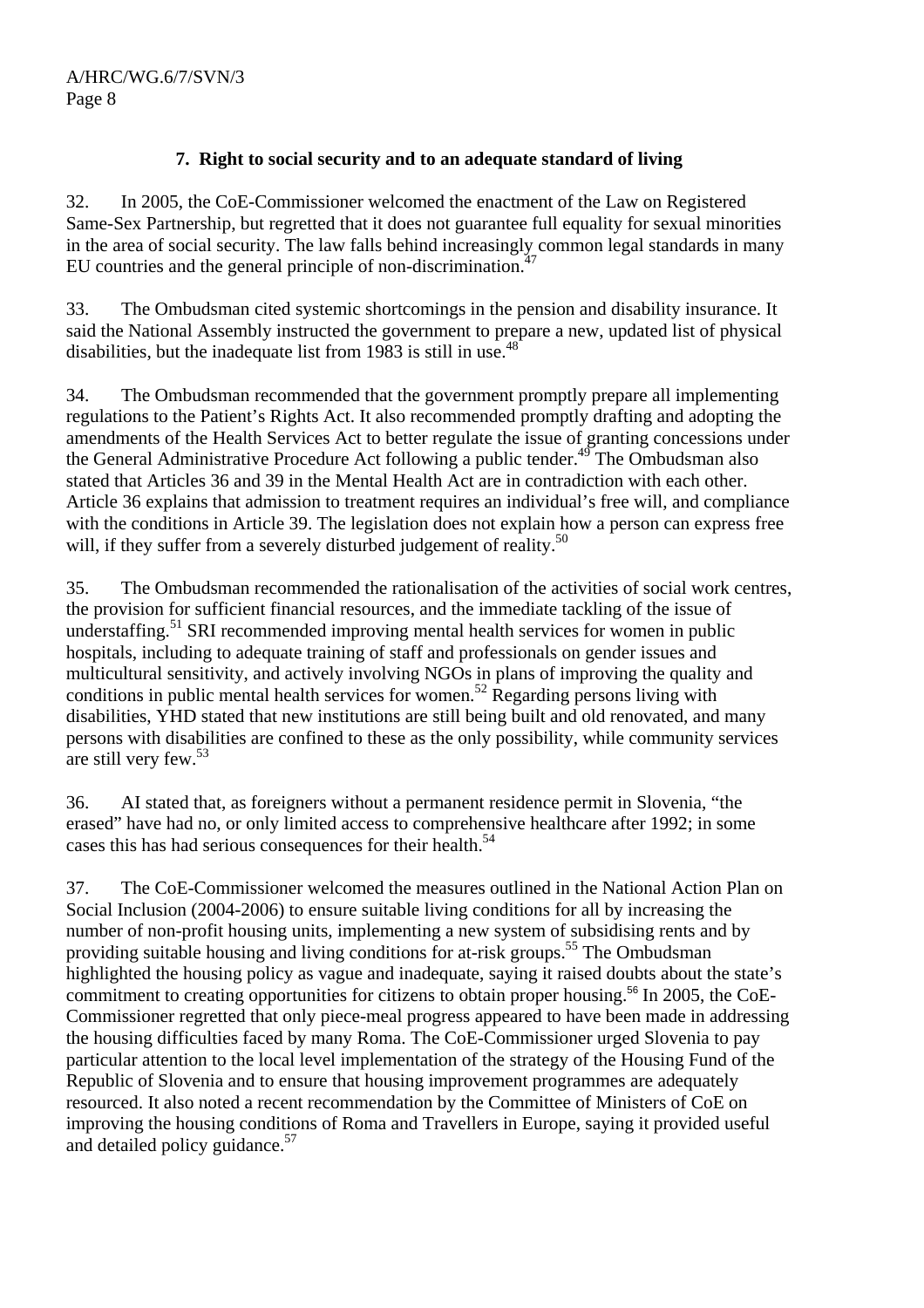38. The Ombudsman noted the unregulated area of the rules on the authorisation of monitoring including follow-up and inspection of the environment with systematic measurements<sup>58</sup>

## **8. Right to education and to participate in the cultural life of the community**

39. In 2006, the CoE-ECRI strongly recommended that Slovenia ensure that all measures provided for in the "Strategy for the Education of Roma in the Republic of Slovenia" are implemented in practice and that time frames, resources, responsibilities, outcomes and monitoring mechanisms are clearly set out in order to facilitate implementation. It urged Slovenia to ensure that no Roma child without learning disabilities is sent to a special needs school. It recommended that Slovenia strengthen efforts to recruit a number of Roma teaching assistants that meets the needs, improve participation of Roma children in pre-school education, extend provision of Romany language classes, ensure that curricula for all children reflect Roma culture, history and identity and promote appreciation for diversity.<sup>59</sup>

40. In 2005, the CoE-Commissioner also said that the separation of Roma children from the others in important subjects does not fulfil the criteria of full integration. It also increases the risk of Roma children being taught at a lower standard than the others, which could have serious consequences for the Roma children and their prospects for the future. Consequently, the CoE-Commissioner recommended that Slovenia revise the implementation model adopted in Brsljin and ensure full integration of Roma children in the normal classroom for all the subjects. The model should be revised in consultation with experts on education and Roma representatives. It also said additional support should be made available to the school, teachers and the Roma pupils and their families.<sup>60</sup>

41. AI stated that children removed from the registry of permanent residents in 1992, or whose parents were removed from the registry, have in some cases lost access to secondary education. While no recent cases have been reported of children being excluded from school as a result of the "erasure", AI remained concerned about the ongoing effects for some of "the erased" of the loss of years of education, and of the delays in the completion of their studies.<sup>61</sup>

## **9. Minorities and indigenous peoples**

42. In 2005, the CoE-Commissioner regretted the reluctance on the part of the Government to strengthen the regime of minority protection and encouraged Slovenia to engage in a constructive dialogue with all minority groups regarding the measures that are necessary to improve the situation of all minorities in Slovenia.<sup>62</sup> VARUH reported that while the Hungarian, the Italian and the Roma communities expected amendments and the application of applicable legislation, other minorities are fighting for other goals, especially in the fields of culture and education. It encouraged the government and the National Assembly to take a position on the initiatives for adopting further measures to protect minorities that are not explicitly defined in the Constitution, and to adopt additional measures to promote, develop and preserve their ethnic and national identity.<sup>63</sup>

43. AI explained that despite two separate decisions by the Constitutional Court that measures taken to regulate the status of "the erased" were unconstitutional, the government has failed to provide "the erased" with access to reparation, including restitution, compensation, rehabilitation, satisfaction and guarantees of non-repetition for the aforementioned human rights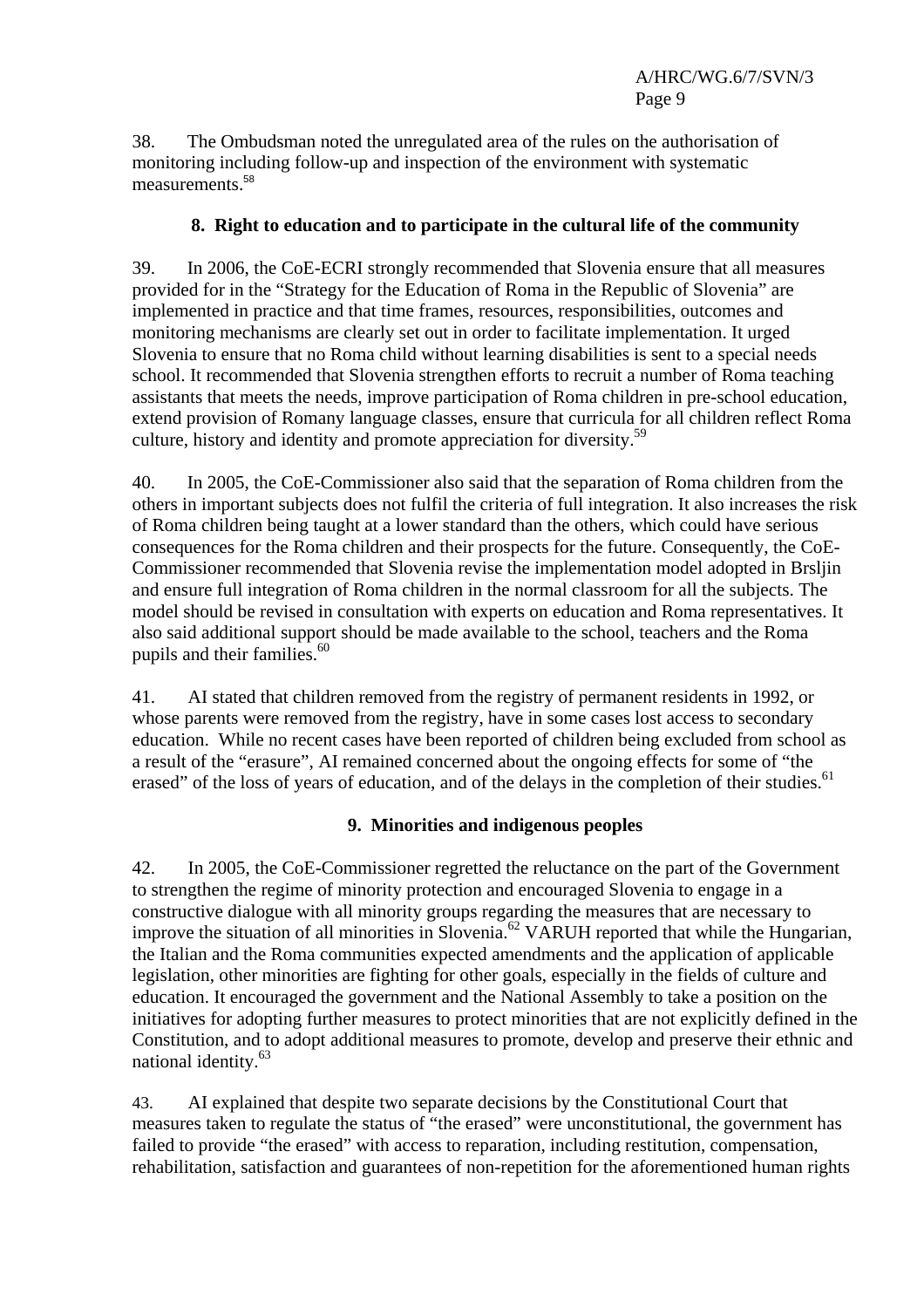violations.<sup>64</sup> The latest attempt to pass a law on "the erased" was in 2009. According to the 2009 draft law, living in Slovenia is one of the conditions for restoration of residency status in the country. AI is concerned, however, that many "erased" were forcibly expelled from Slovenia and therefore are not able to meet the criterion of living in Slovenia for a continuous period of time. AI is also concerned that the draft law does not envisage any outreach campaign directed towards "the erased" who currently live abroad and therefore decreases their chances of benefiting from the law as many of them might not be aware of its existence. The draft remains silent on the possibility of compensation for the human rights violations suffered by "the erased".<sup>65</sup> AI called on Slovenia to adopt legislative and other measures to grant full reparation, including restitution, satisfaction, compensation, rehabilitation and guarantees of non- repetition, to all individuals affected by the "erasure"; to ensure that such measures include all "erased" persons irrespective of where they currently reside; and to organize an outreach campaign to inform "the erased" currently living outside Slovenia of the existence of the new legislative measures and the possibility to benefit from them.<sup>66</sup>

44. In 2005, the CoE-Commissioner urged the Ministry of Interior to immediately continue and finalise the issuance of supplementary decisions giving retroactive effect to the permanent residence permit of all those persons, who are entitled to it. As regards the enactment of the law regulating and reinstating the status of the remaining erased persons, the CoE-Commissioner urged Slovenia to definitely resolve the issue in good faith and in accordance with the decisions of the Constitutional Court.<sup>67</sup> In 2006, CoE-ECRI urged that Slovenia restore the rights of persons erased from the registers of permanent residents on 26 February 1992, including the immediate resumption and finalisation of the process of issuing supplementary decisions granting retroactive permanent residence rights, and the adoption of a legal framework enabling those "erased" persons who have not yet secured permanent residence or Slovenian citizenship to have their rights reinstated in a manner that is as fair and generous as possible.<sup>68</sup>

45. In 2006, CoE-ECRI recommended that Slovenia strengthen efforts to combat prejudice and stereotypes towards Roma among the general population, including by ensuring a prompt and unambiguous response in all cases where such prejudice results in more overt manifestations, such as discrimination or hate speech. It also recommended that Slovenia ensure that the provisions aimed at ensuring Roma representation in municipal councils are complied with by all relevant municipalities, and that in efforts to promote social inclusion of Roma and mutual integration between Roma and non-Roma communities, the authorities extend existing good practice in this area throughout the country.<sup>69</sup>

46. In 2005, the CoE-Commissioner also expressed concern about the discriminatory impact of the application of the terms autochthonous and non-autochthonous on the enjoyment of rights by Roma and urged Slovenia to abolish the use of such notions, and continue consultations relating to the enactment of the specific law devoted to the rights of the Roma. The Commissioner urged Slovenia to do its utmost to actively assist those Roma, who, while being entitled to it, are still without citizenship.<sup>70</sup> The CoE-Commissioner also said the projects improving the situation of Roma in different fields, be it housing, employment, or education, should be given a high priority in the allocation of financial resources, as they remain one of the most disadvantaged groups in Slovenian society. It considered it important to involve Roma communities in all stages of the cycle, from planning and implementing, to monitoring the impact of the program, also at a local level.<sup>71</sup> SRI recommended Slovenia to ensure Roma women's involvement in the development process through joint work between NGOs and the State social system; enhance the social welfare system for Romani families, with a particular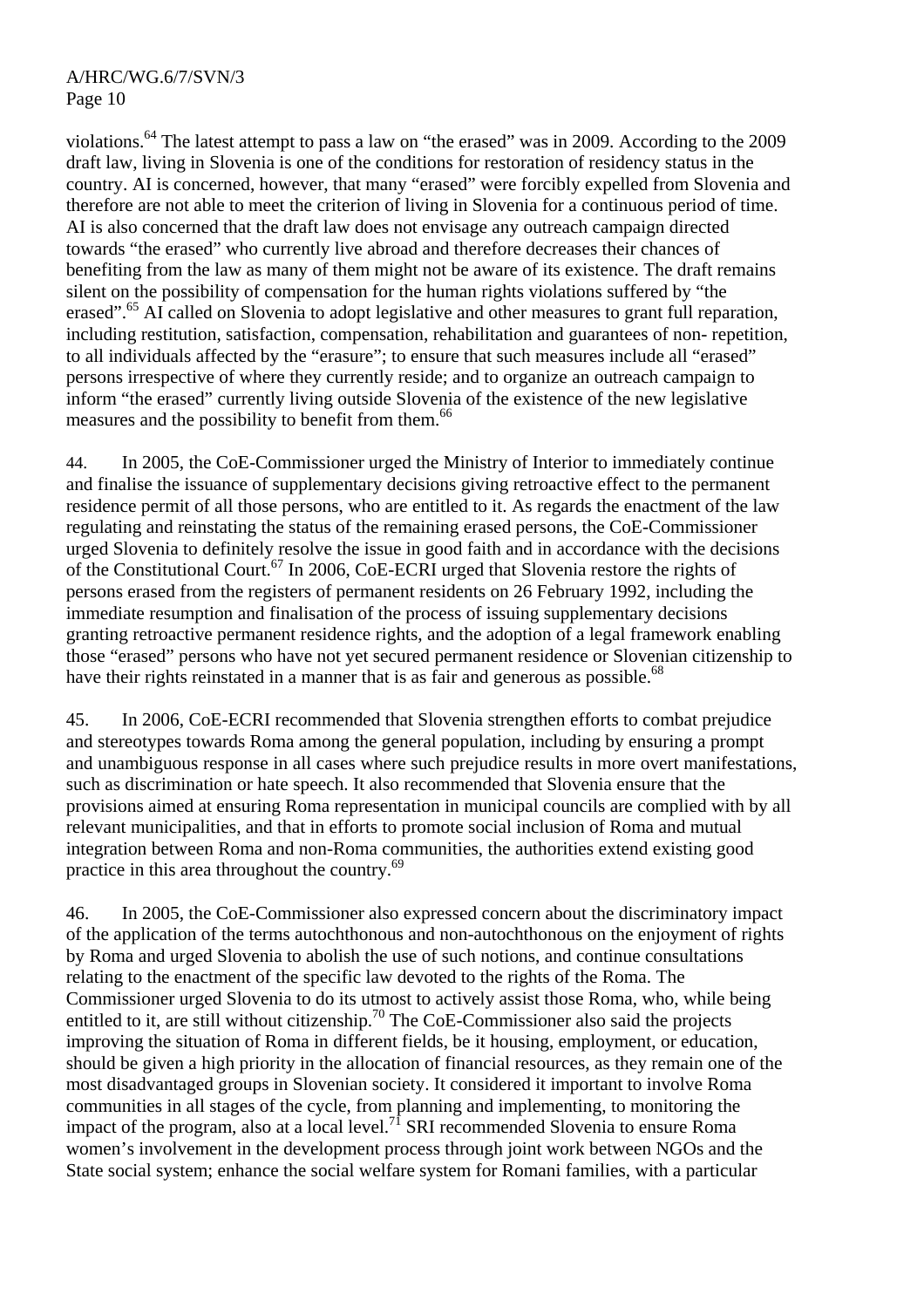focus on women and girls; establish auditing mechanisms to ensure that Roma women's complaints of domestic violence are properly investigated and create the necessary institutions – ideally managed by Roma women themselves- to provide shelter and support to victims; conduct serious investigations on complaints of forced sterilization and early marriage in Roma communities, with full involvement of Roma women in the planning and conducting of those investigations as well as in their follow-up; ensure proper registration of Roma women's NGO and their equal participation in relevant State-civil society interactions, as well as maintaining their opportunities to take advantage of State funding, training and other forms of general support to civil society organizations.<sup>72</sup>

#### **10. Migrants, refugees and asylum-seekers**

47. The Ombudsman stated that the number of asylum applications in Slovenia continues to decrease. Some provisions of the International Protection Act are not in compliance with the Geneva Convention on Refugees and the Protocol relating to the Status of Refugees that Slovenia had acceded to. It noted that the United Nations High Commissioner for Refugees had made observations in this regard.<sup>73</sup>

48. The CoE-Commissioner encouraged Slovenia to review the procedures for retaining foreigners prior to expulsion so as to enable appeals to be promptly lodged before the Administrative Courts, without having to pass through a prior administrative appeal before the Ministry of Interior.<sup>74</sup>

49. To ensure that the support given to the refugees is adequate, the CoE-Commissioner also called for improved co-operation between the various authorities, and more inclusive approach to the NGOs qualified to work in this field. It urged the authorities to provide access to all asylumseekers and refugees to adequate healthcare and education, not only emergency healthcare and primary education. Even if this is already the case in practise, as reported by the authorities, the situation should be regulated by  $law.<sup>75</sup>$ 

## **III. ACHIEVEMENTS, BEST PRACTICES, CHALLENGES AND CONSTRAINTS**

#### **N/A**

## **IV. KEY NATIONAL PRIORITIES, INITIATIVES AND COMMITMENTS**

**N/A** 

## **V. CAPACITY-BUILDING AND TECHNICAL ASSISTANCE**

**N/A**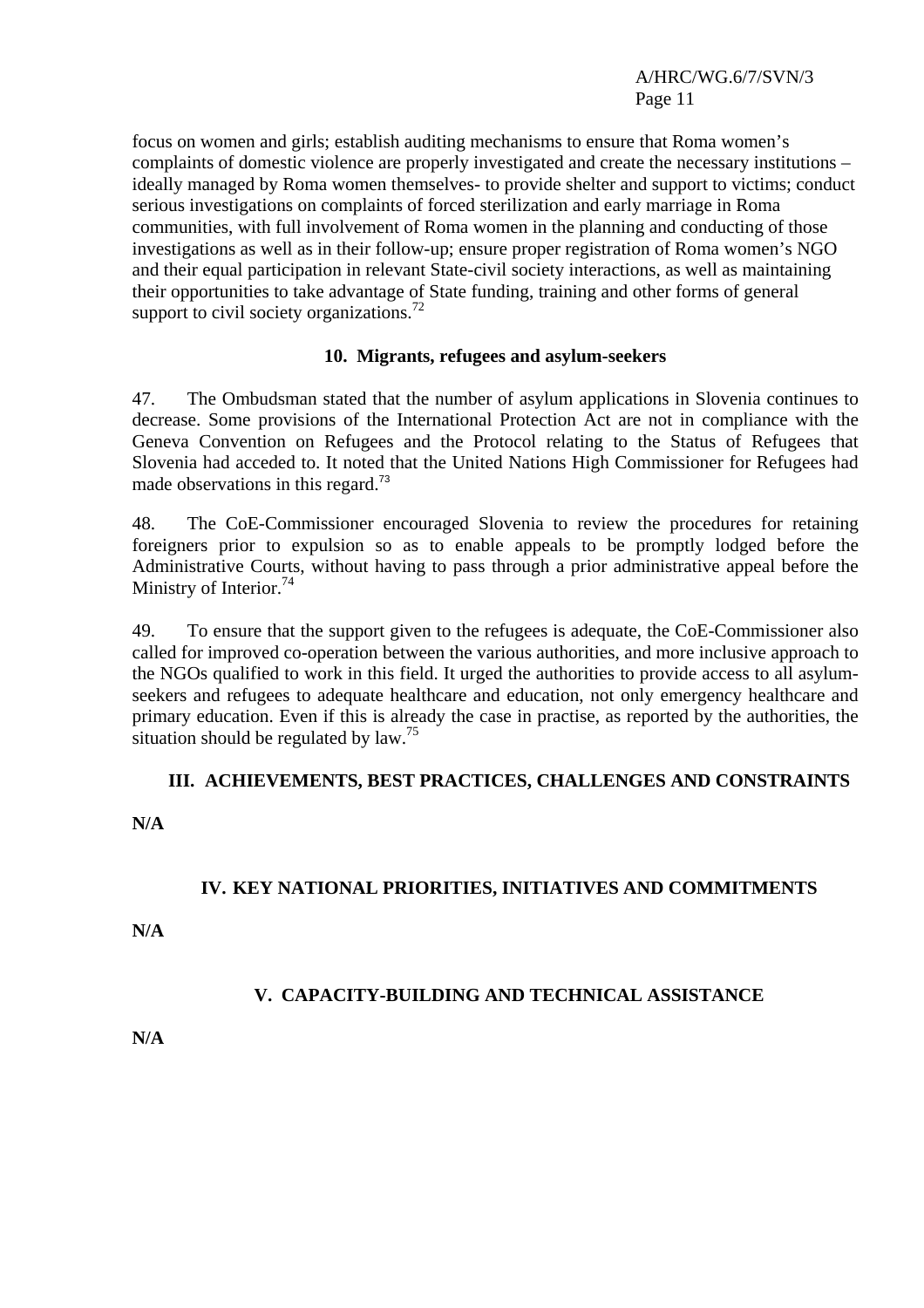#### *Notes*

<sup>1</sup> The stakeholders listed below have contributed information for this summary; the full texts of all original submissions are available at: www.ohchr.org. (One asterisk denotes a non-governmental organization in consultative status with the Economic and Social Council. Two asterisks denote a national human rights institution with "B" status) *Civil society*  AI Amnesty International, London, United Kingdom\*; FMDVEP Fundación Mundial Déjame Vivir en Paz, San José, Costa Rica; GIEACPC Global Initiative to End All Corporal Punishment of Children; SRI Sexual Rights Initiative (Joint submission); YHD Association for the Theory and Culture of Handicap (YHD), Ljubljana, Slovenia. *National human rights institution*  VARUH Human Rights Ombudsman of the Republic of Slovenia, Ljubljana, Slovenia.\*\* *Regional Organizations*  CoE Council of Europe, Strasbourg, France *CoE-Commissioner The Council of Europe Commissioner for Human Rights CoE-CPT European Committee for the Prevention of Torture and Inhuman or Degrading Treatment or Punishment CoE-ECRI European Commission against Racism and Intolerance* <sup>2</sup>  $2$  YHD, p.2.  $3$  VARUH, p.3.  $4$  VARUH, p.3.  $<sup>5</sup>$  VARUH, p.7.</sup>  $6$  YHD, p.3. 7 COE-Commissioner, pp.8-9. 8 COE-Commissioner, p.10. 9 COE-Commissioner, p.12. 10 VARUH, p.3.  $11$  COE-Commissioner, p.10.  $12$  COE-ECRI, p.11 <sup>13</sup> SRI, p.4.  $14$  FMDVEP, p.5. <sup>15</sup> AI, p.3. <sup>16</sup> SIR includes Mulabi – Latin American Space for Sexualities and Rights; Action Canada for Population and Development; Creating Resources for Empowerment and Action-India, the Polish Federation for Women and Family Planning, and others.  $17$  SRI, p.1. 18 COE-Commissioner, p.20. 19 VARUH, p.4.  $20$  COE-CPT, p.12.  $^{21}$  COE-CPT, p.13.  $22$  VARUH, pp.4-5.  $^{23}$  SRI, p.3.  $^{24}$  SRI, p.2-3.  $^{25}$  SRI, p.5. <sup>26</sup> COE-Commissioner, p.19.  $27$  GIEACPC, p.2. 28 VARUH, p.4. 29 VARUH, p.7. 30 COE-Commissioner, p.15. 31 COE-Commissioner, p.15. 32 VARUH, p.4. 33 COE-Commissioner, p.16. 34 VARUH, p.3. 35 COE-Commissioner, p.10. 36 VARUH, p.3.